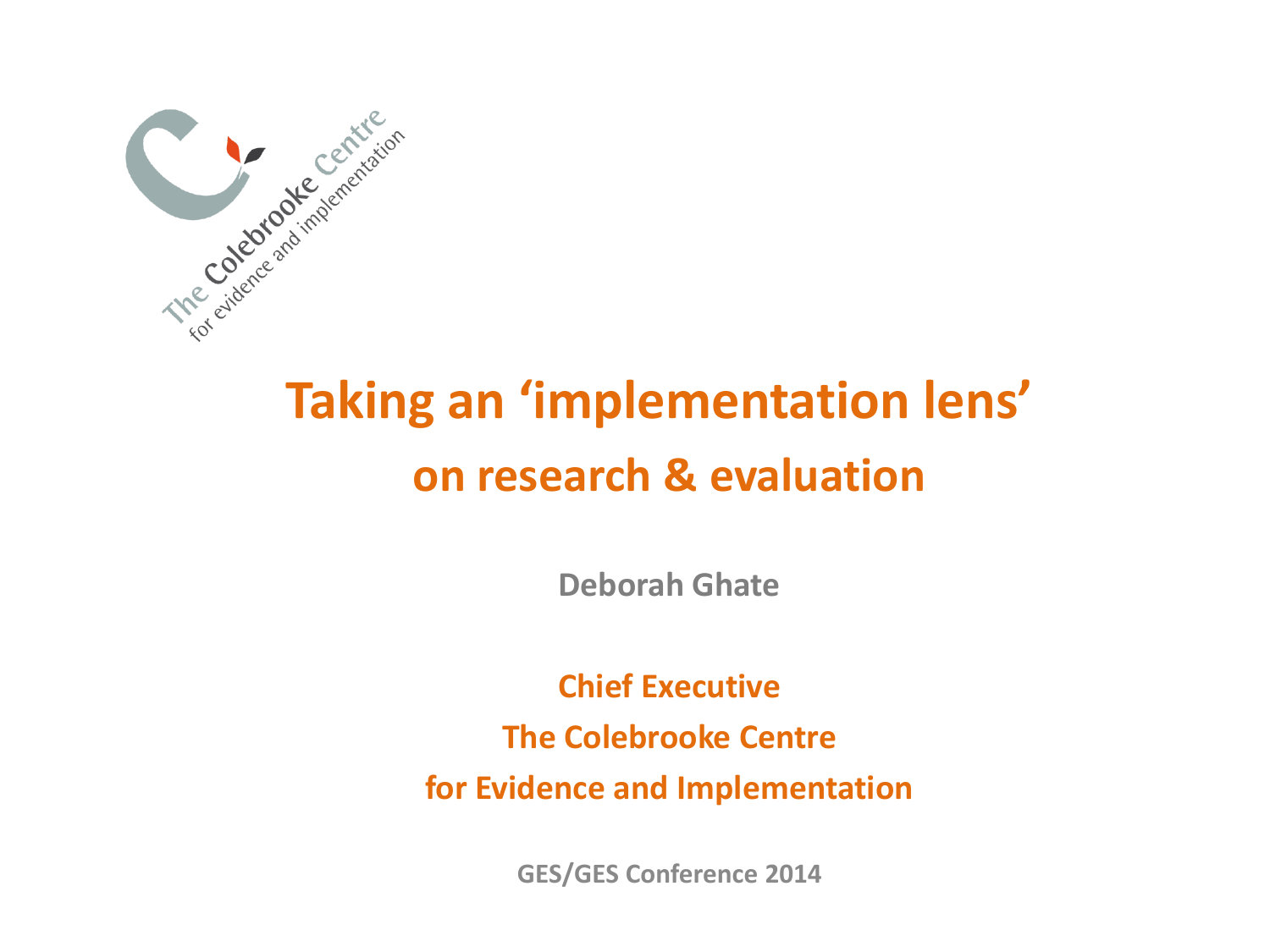

# **What is implementation?**

- *Implementation* is the process of putting an idea (new policy, plan or service) into effective practice
- **Concerned with 'how' we deliver services,** programmes or interventions rather than '*what*' we deliver
- Concerned with the context, process and quality of delivery, rather than the content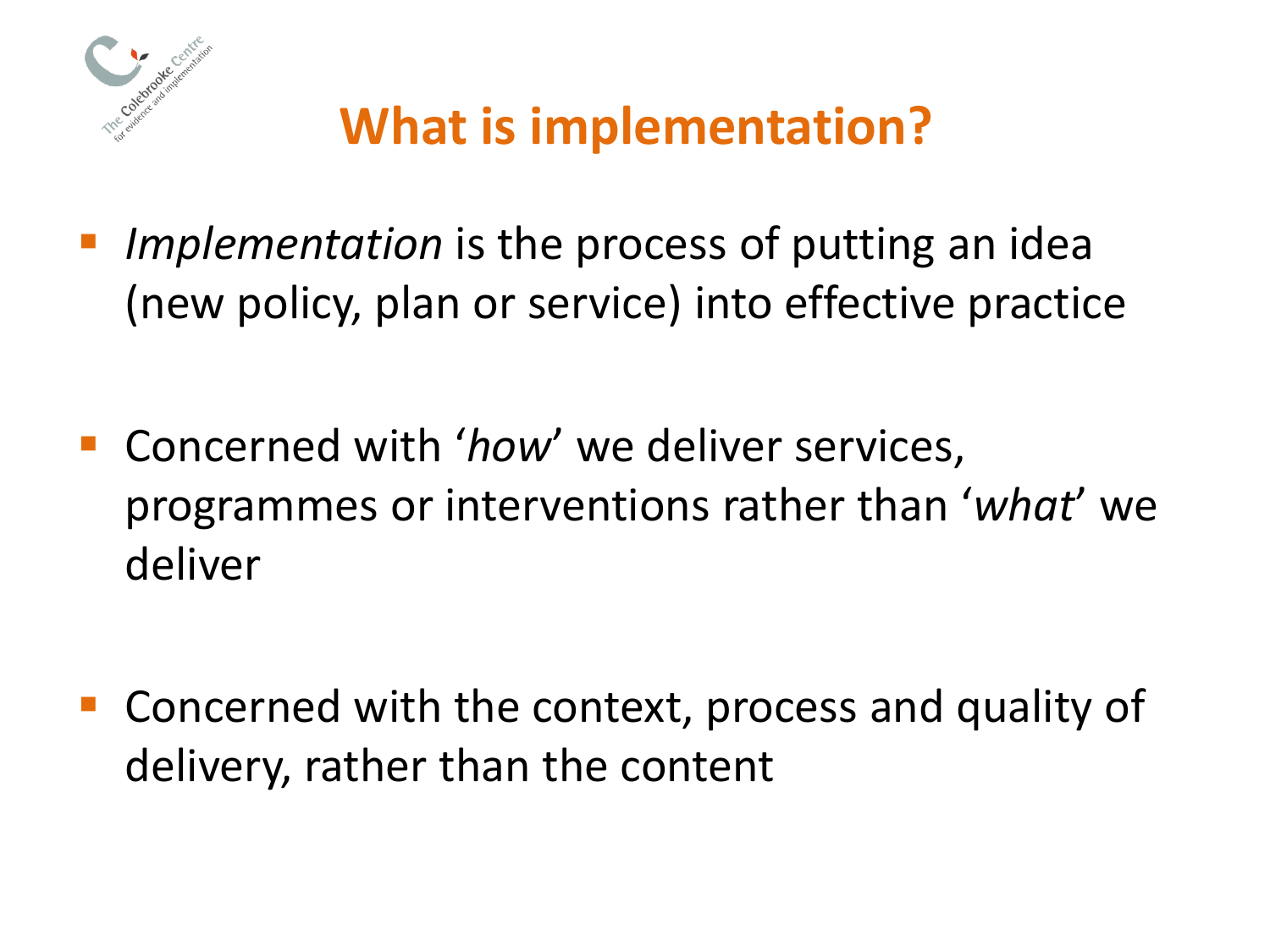

## **What is implementation science?**

- Part of an emerging body of theory and evidence in a growing family of disciplines including *improvement science*, *innovation science*, *systems science*, and *dissemination* and *knowledge mobilisation*
- Highly multi-disciplinary and integrative: draws on a wider range of disciplines: developmental and behavioural sciences, psychological sciences, health and social policy, economics, and business and management studies
- Highly applied & practical: "science in the service of *practice and policy*"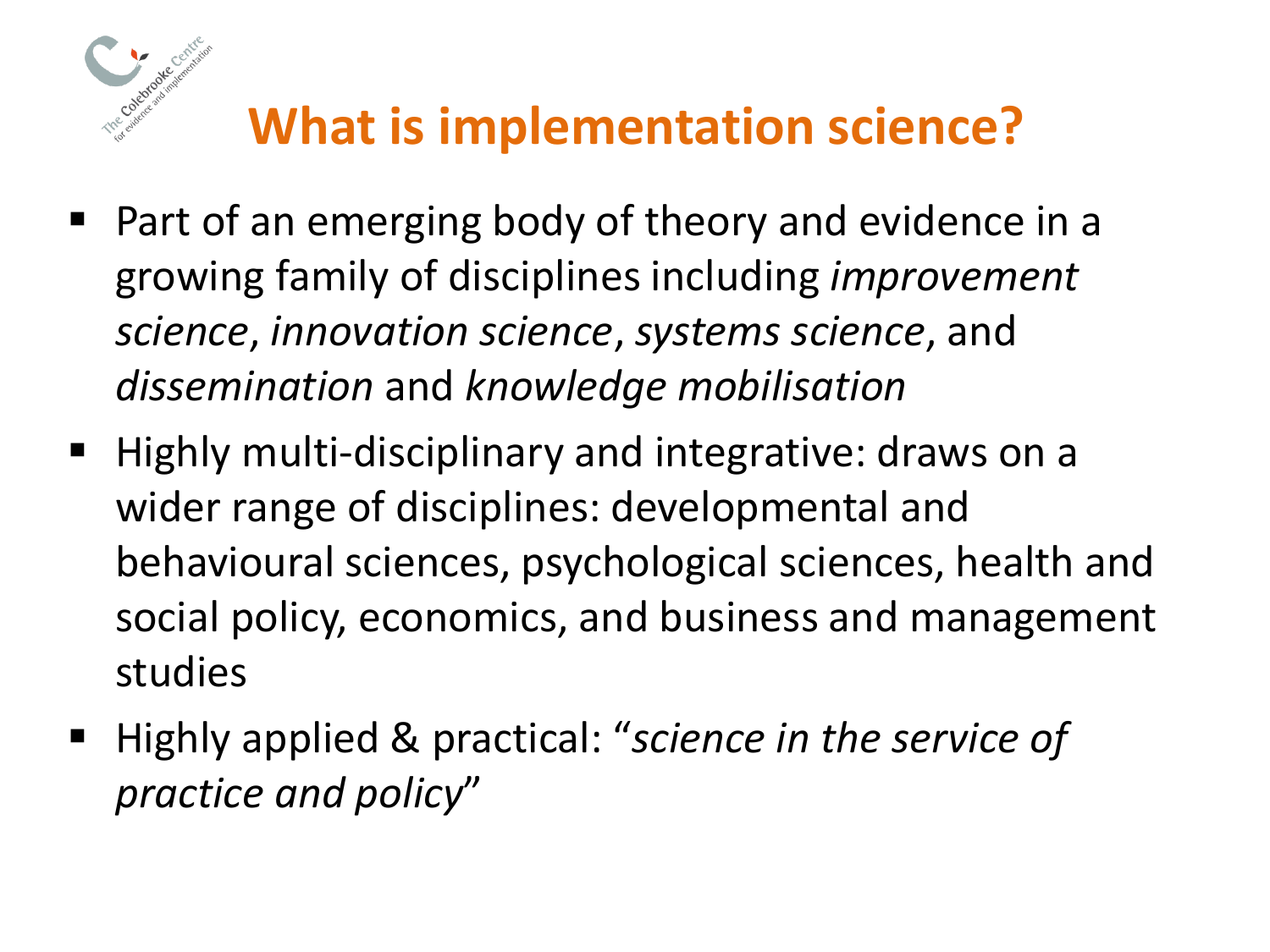

# **The key learning from implementation science**

- Whether we are creating new initiatives, or improving existing ones, it is now widely accepted that *implementation quality is the key to effectiveness*
- The best-designed policies, interventions or programmes won't achieve potential unless they combine effective content with effective **and** highquality delivery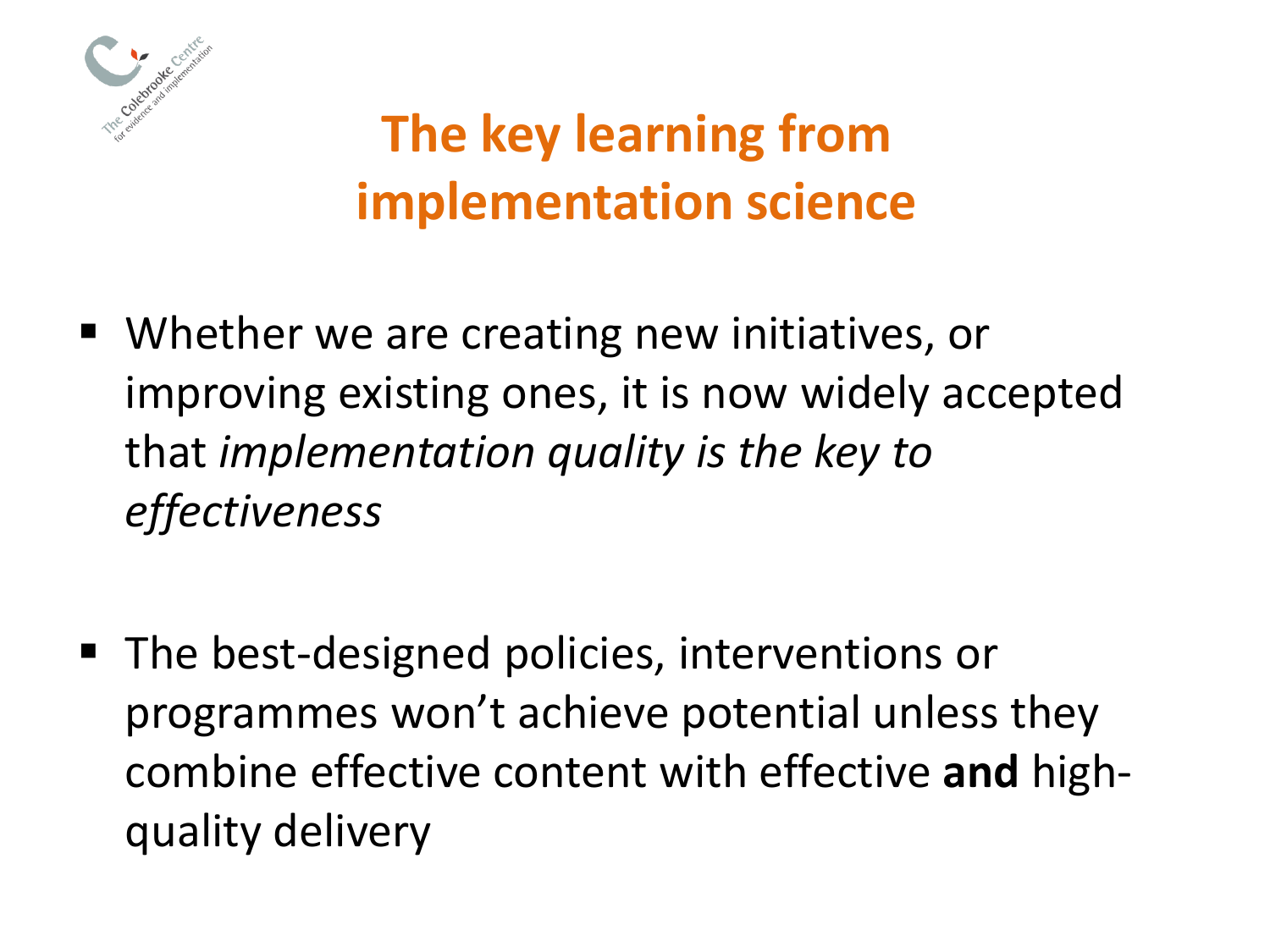#### **Key elements of an 'implementation lens'** *Things that implementation scientists pay attention to*

- **Systems focus:** '*systems trump programs*' (Is the system ready for change? How does the planned innovation align with existing practice?)
- **Complexity and context:** successful implementation is about sensitivity to context and making '*appropriately adaptive responses*' (not fidelity to a fixed blueprint, come what may)
- **Co-construction** of learning and meaning, evaluators working alongside policy makers, practitioners and implementation support professionals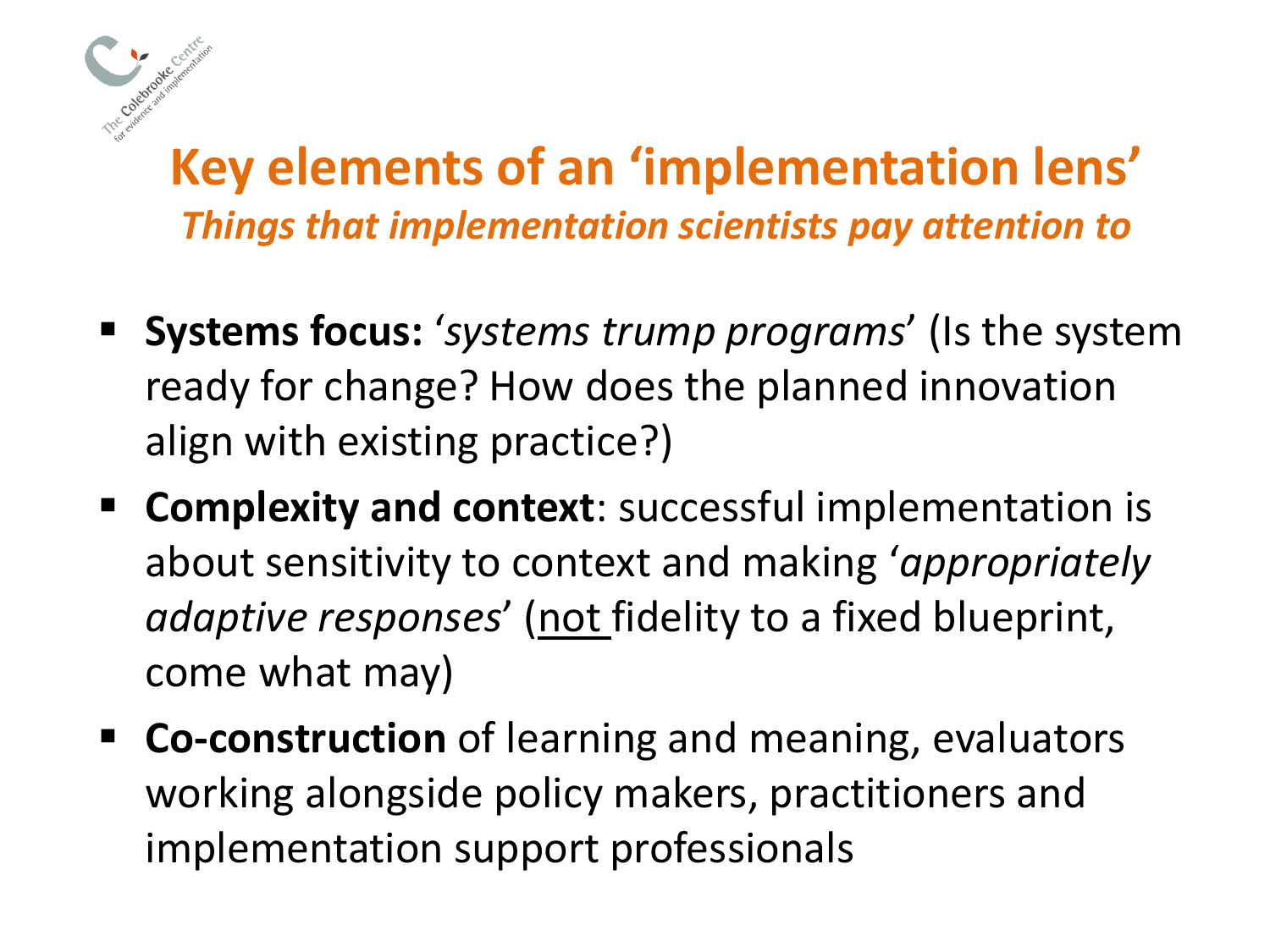

### **Key focus of an implementation evaluation** *Things that implementation evaluators pay attention to*

- **Stages** of implementation: successful implementation proceeds in critical but non-linear stages, which take time (2-4 years)
- **Drivers** of implementation quality: typically identified as at existing at multiple levels – eg: wider system; agencies/organisations; and front line staff
- **Core components** of implementation (disaggregating the 'essential & fixed' from the 'adaptable to context')
- **Implementation outcomes:** expands the typical logic model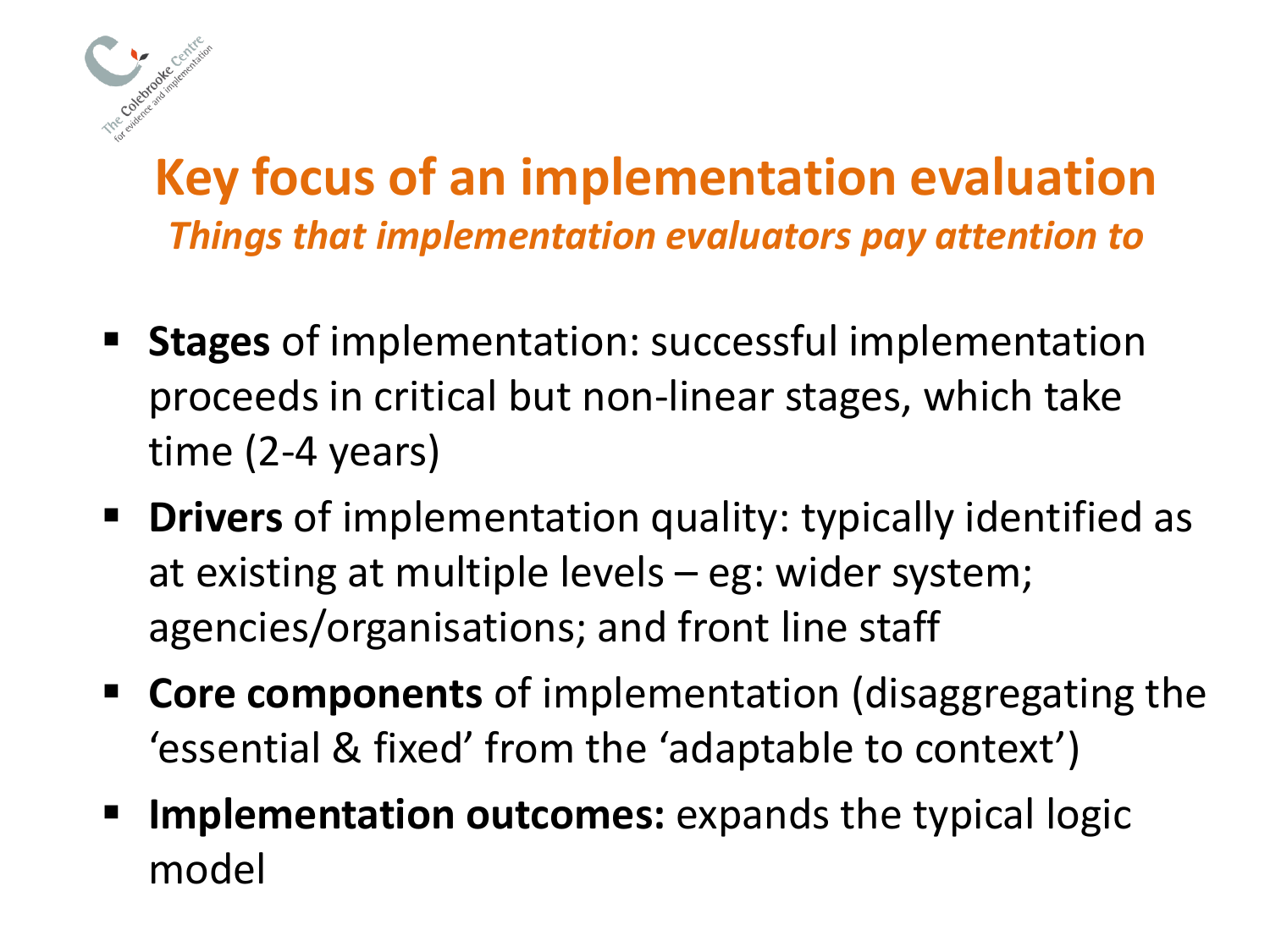

© Colebrooke Centre for Evidence and Implementation 2013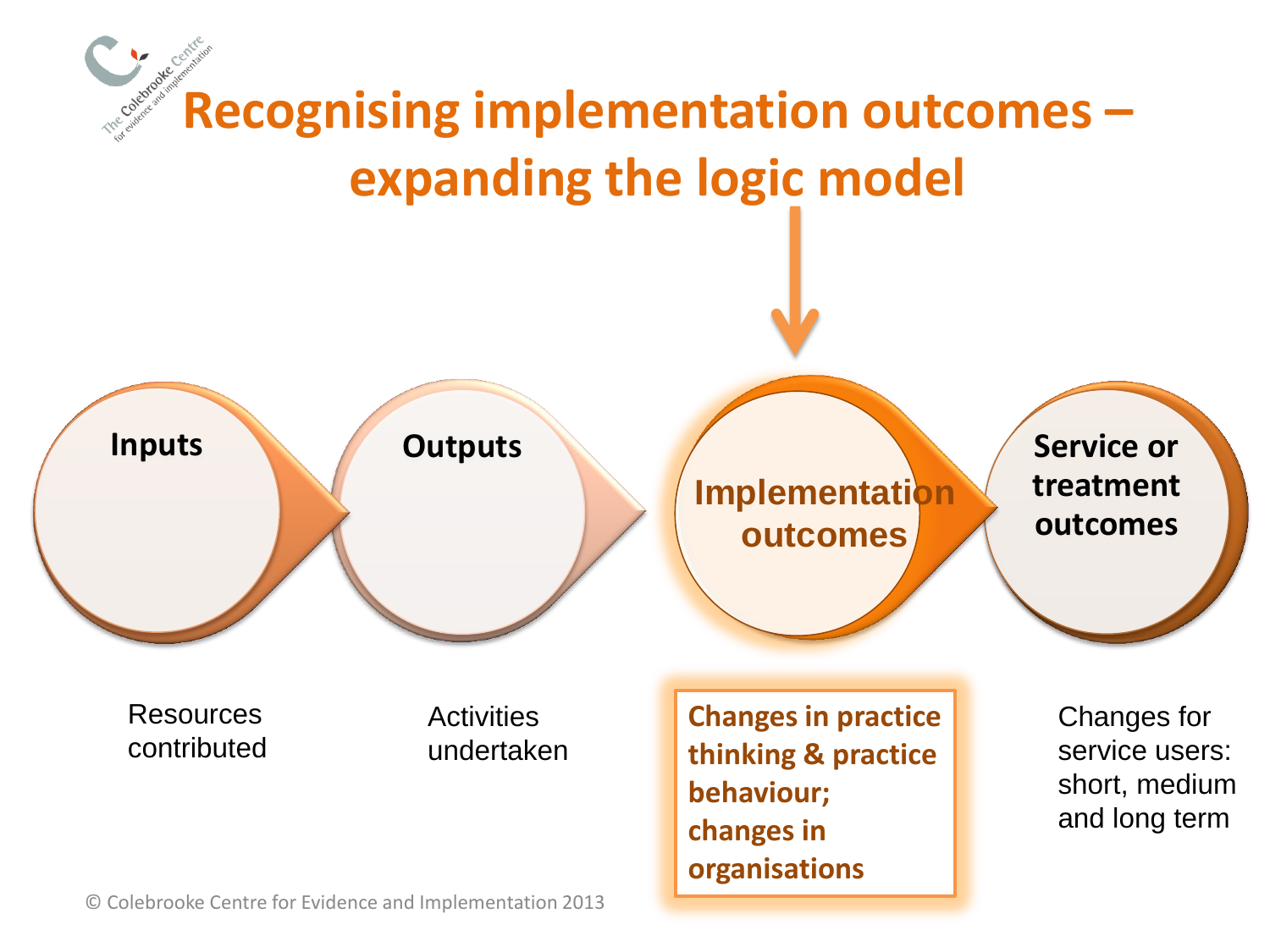# **How is implementation different from dissemination and knowledge transfer?**

- It takes 17 years for 14% of original research to make it into practice (Green, 2001 *Am. Journal Health Behaviour*: on health 'best practices')
- Implementation science has shown
	- Dissemination alone *doesn't work* to change behaviour
	- **Training alone** *doesn't work* **to change behaviour**
- Active strategies are required: learning from research must be translated into active implementation support for sustained behaviour change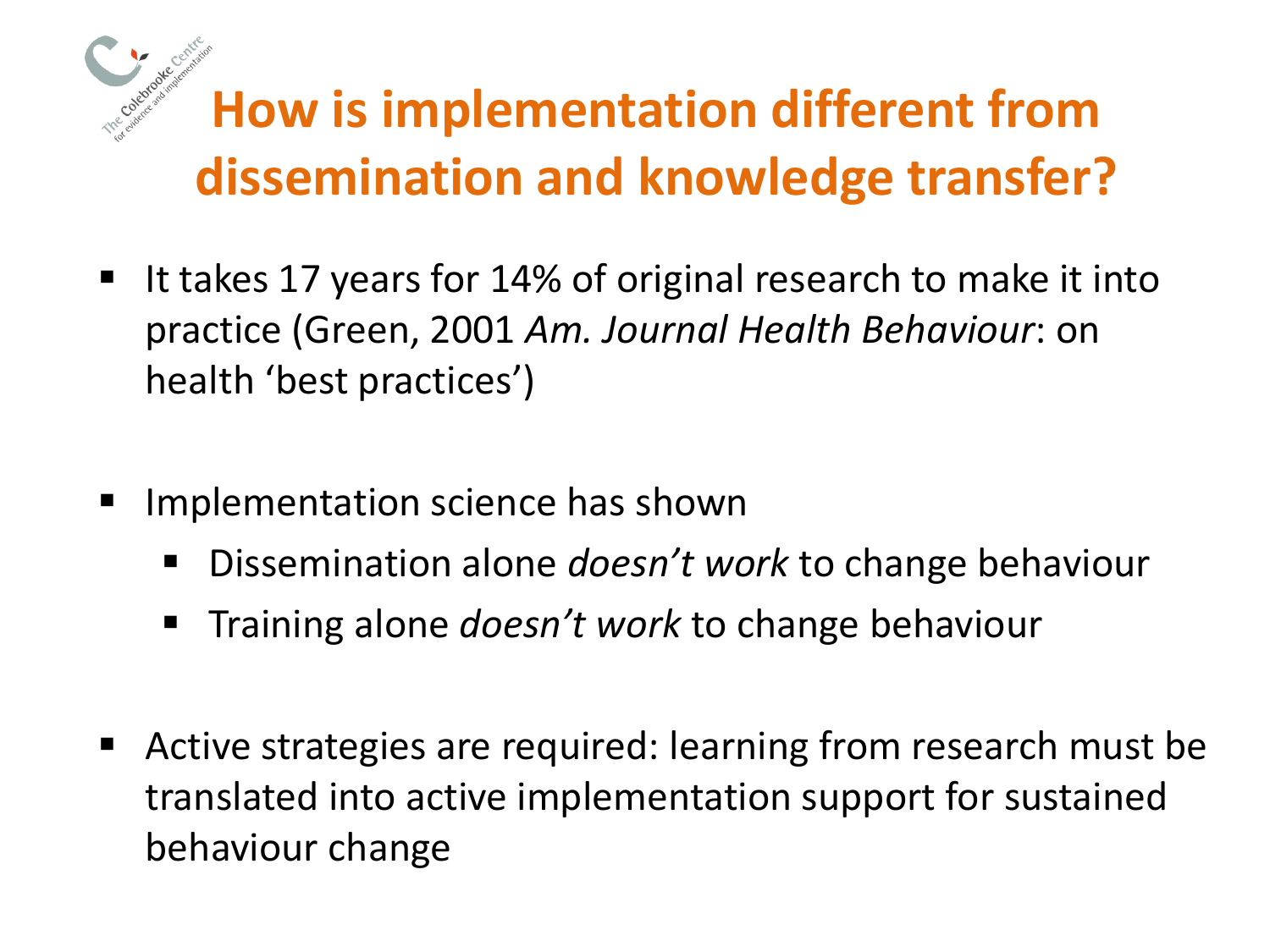

## **Implications for evaluation?**

- *Implementation* ('process', 'formative') research, informed by implementation science, needs to be integral to commissioning and design of outcome ('summative') evaluation
	- Often the design of 'process research' is formulaic rather than thoughtfully constructed around theory about what might influence effective delivery
	- Often the methods of data collection are ad-hoc, lacking in rigour and standardisation
	- **Often enquiries are limited to monitoring attendance, and** participant satisfaction
	- *"Making the infrastructure visible"*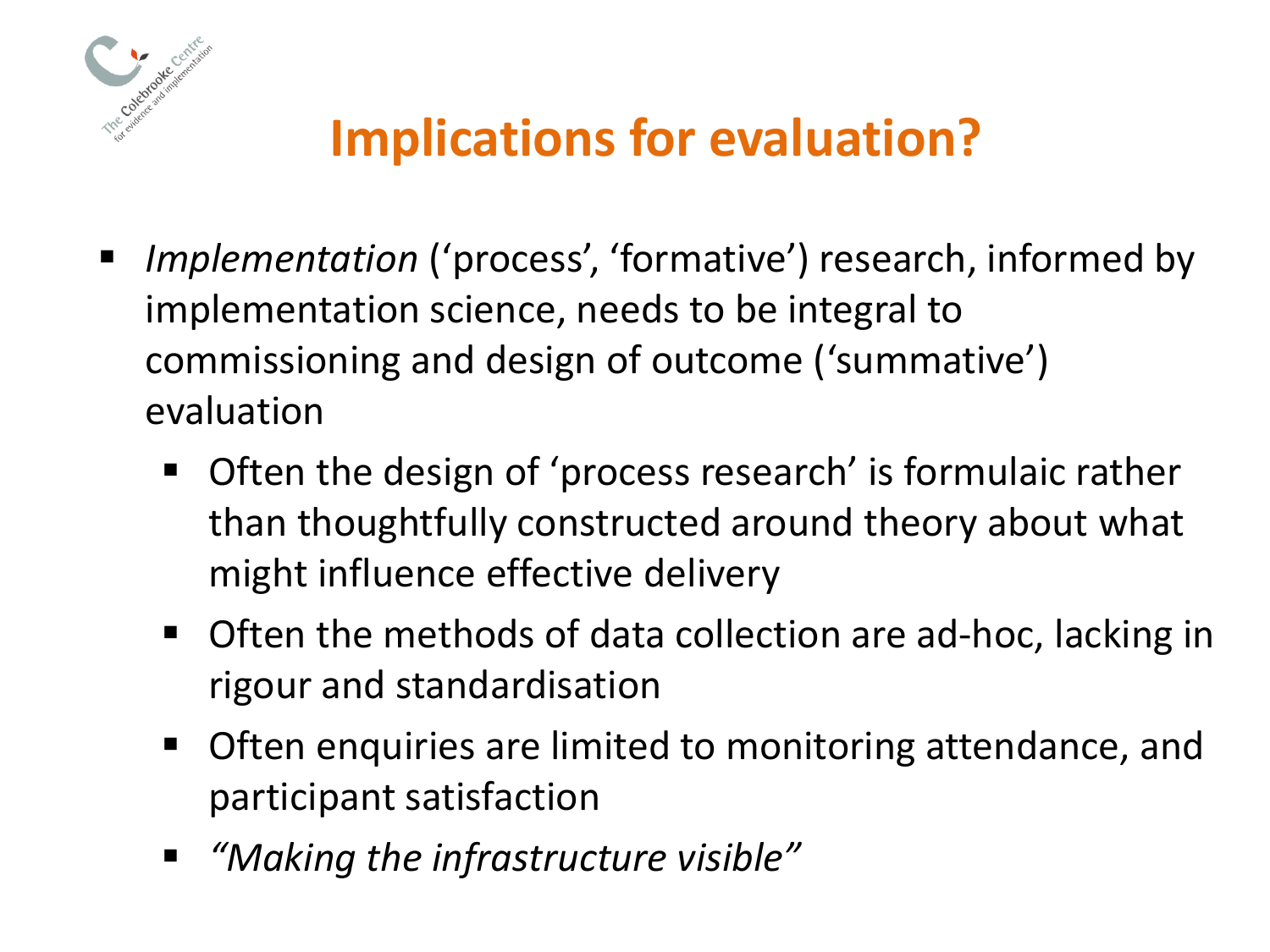

"I think you should be more explicit here in step two."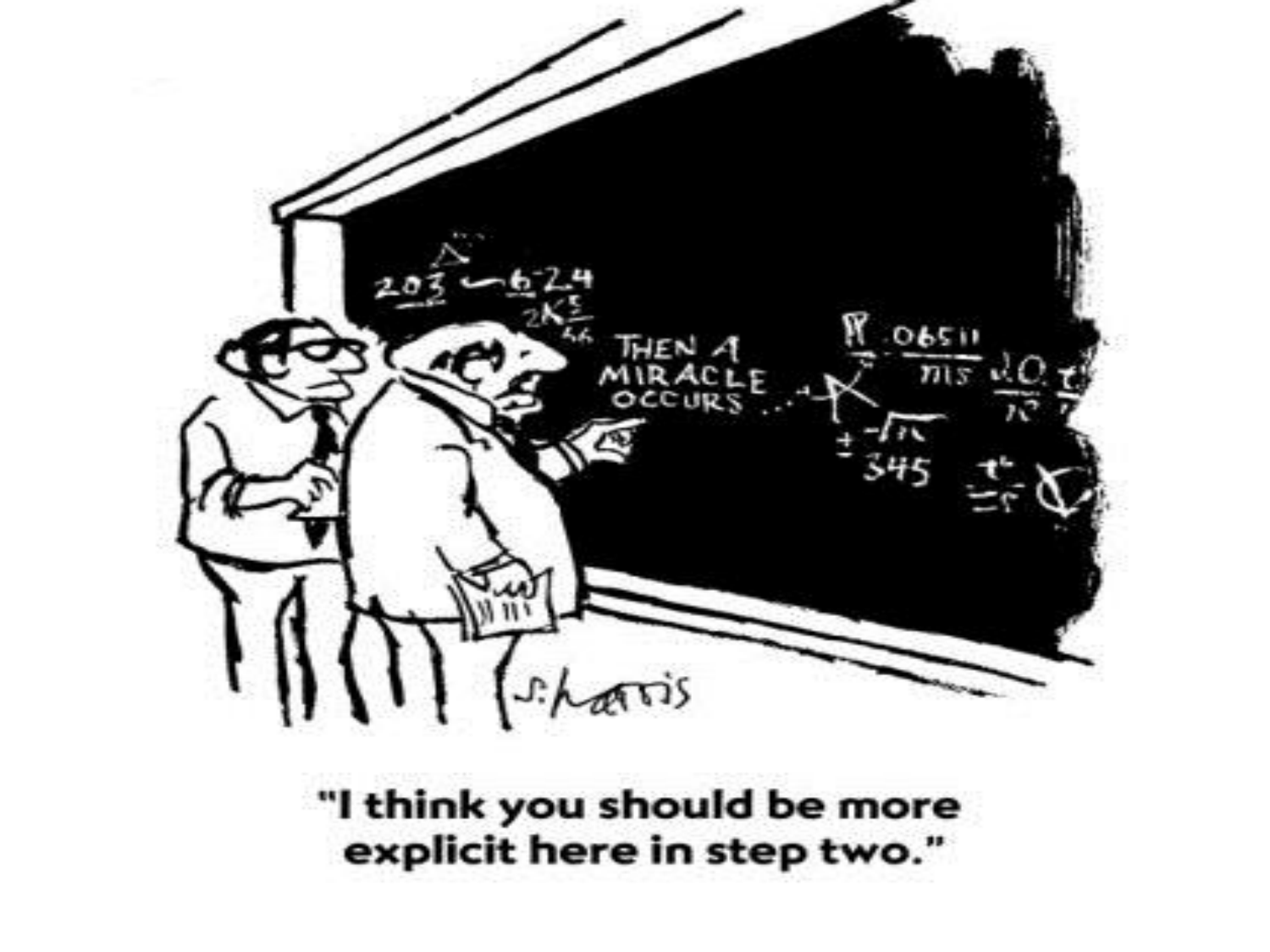

## **Implications for evaluation?**

- *Implementation* research is essential as a precursor to outcomes evaluation
	- To assess systems readiness for change
	- To assess 'fit' or alignment of proposed innovation with existing business as usual
- An implementation lens creates challenges for use of experimental methods
	- Experimental Method is designed to screen out the 'real world' turbulence of complex adaptive systems…..